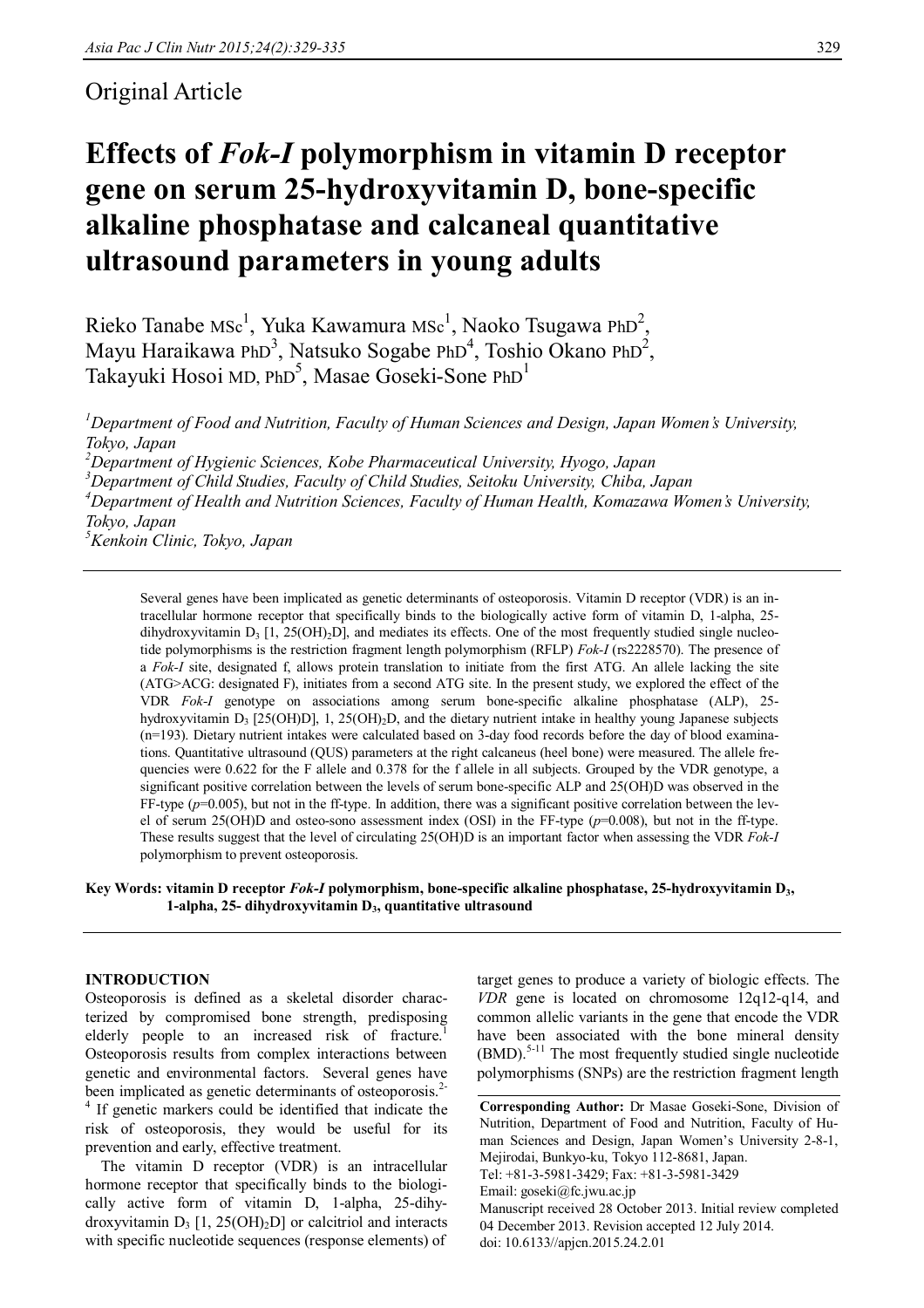polymorphisms (RFLPs) *Bsm-I* (dbSNP:rs1544410) and *Fok-I* (rs2228570), as defined by the endonucleases *Bsm-I* and *Fok-I*, respectively.

Morrison et al first demonstrated a significant correlation between a *Bsm-I* RFLP in the *VDR* gene and both the concentration of osteocalcin in serum and BMD in Australian women. <sup>5</sup> *Bsm-I* is intronic and located at the 3' end of the gene.

The *Fok-I* RFLP, located in the coding region of the VDR gene, results in the production of a VDR protein that is three amino acids longer. The presence of a *Fok-I* site, designated as f, allows protein translation to initiate from the first ATG. An allele lacking the site (ATG>ACG: designated as F), initiates from a second ATG site. Arai et al demonstrated that the BMD of the lumbar spine was 12.0% greater for FF (ATG>ACG) homozygotes than for ff (ATG) homozygotes in 110 healthy premenopausal Japanese women. <sup>7</sup> They also suggested that the extent of vitamin D-dependent transcriptional activation of a reporter construct was approximately 1.7-fold greater for the variant of the *Fok-I* (F-type) than for the f-type.<sup>7</sup> Furthermore, it was reported that the stiffness index of the calcaneal bone mass measured with a quantitative ultrasound (QUS) bone densitometer was significantly higher in the FF type (*p*<0.05 versus ff type) in 126 premenopausal Japanese women aged 27.2±10.1 (mean±standard deviation) years old. 9

Although association studies of *Fok-I* polymorphisms in the VDR gene with BMD have been performed, their results are not in agreement and still remain controversial. 12,13 Ferrari et al reported that *Fok-I* VDR gene polymorphisms were not significantly correlated with BMD in 177 healthy European-Caucasian premenopausal females.<sup>12</sup> In addition, it was demonstrated that none of the individual VDR gene polymorphisms showed a consistent association with the baseline BMD or BMD change and the effect of the VDR genotype on the bone mass was negligible in Japanese women, as a part of the Japanese population-based osteoporosis (JPOS) study.<sup>13</sup>

Osteoporosis results from complex interactions between genetic and environmental factors. To reduce the risk of osteoporosis, it seemed to be important to maximize peak bone mass during youth. Nutrition is one of the most important environmental factors in the prevention of osteoporosis, so nutritional education targeted at accelerating and maintaining bone health is indispensable for young people. In the present study, we aimed to provide further insight into the effect of the *Fok-I* polymorphism of the *VDR* gene on the vitamin D status in young adults.

## **METHODS**

The study protocol was approved by the Institutional Review Board of Japan Women's University, and the study was carried out according to the guidelines of the Declaration of Helsinki. Informed written consent was obtained from all study subjects.

Young subjects living in Tokyo, Japan, were recruited from November to March.<sup>14</sup> Participants were excluded if they had metabolic disease. This study population consisted of 97 healthy Japanese males and 96 females. All

subjects were unrelated volunteers and aged  $22.1 \pm 1.8$ (mean±standard deviation) years old, with a height of 164.9 $\pm$ 8.9 cm, weight of 57.2 $\pm$ 9.2 kg, and body mass index (BMI) of  $21.0 \pm 2.3$  kg/m<sup>2</sup>.

Dietary nutrient intakes were measured based on 3-day food records taken up to the day before blood examinations. Trained personnel reviewed the food records, and the nutrient content was determined with the use of Eiyo-Kun software (Kenpaku-sha, Japan).

Fasting blood samples were obtained and serum was kept frozen at -80℃ until measurement. Calcium was measured employing the o-cresol-phthalein complexion color development method, 15 and inorganic phosphorus was determined using the method of *p*-methylaminophenol reduction. <sup>16</sup> A bone formation marker, serum bone-specific alkaline phosphatase (ALP), was determined by enzyme immunoassay (Mitsubishi Kagaku Bio Clinical Laboratories Inc., Tokyo, Japan).

Serum 25(OH)D was measured using a radioimmunoassay (25-hydroxyvitamin D<sup>125</sup>I RIA Kit, DiaSorin, Stillwater, MN, USA).<sup>17</sup> The serum 1, 25(OH)<sub>2</sub>D level was assayed using 1,  $25(OH)<sub>2</sub>D$  - RIA methods (Mitsubishi Kagaku Bio-Clinical Labs, Inc., Japan).<sup>18-19</sup>

Quantitative ultrasound (QUS) measurements at the calcaneus were performed using the AOS-100 machine (Hitachi Aloka Medical, Ltd.), which consisted of two transducers that were faced with silicone rubber coupling pads. The AOS-100 measured the speed of sound (SOS) as an index of bone density and the transmission index (TI) as an index of bone structure. The osteo-sono assessment index (OSI) was calculated using the following formula:  $OSI = TI \times SOS^2$ . The results given in T-scores represent the standard deviation of the subjects' OSI compared with normal values in a young adult reference population. The results given in Z-scores represent the standard deviation of the subjects' OSI compared with normal values for the age and gender.

All subjects were genotyped for *Fok-I* polymorphism in the *VDR* gene. DNA was extracted from whole blood (QIAamp DNA Blood Kit, Qiagen), and the polymerase chain reaction (PCR)-RFLP was performed for the VDR *Fok-I*. A 265-bp segment of the *VDR* gene including polymorphism sites was amplified by PCR. <sup>6</sup> All subjects were classified as either an FF homozygote, an Ff heterozygote, or an ff homozygote according to the digestion pattern.

Values are the mean±standard deviation (SD), and Spearman rank correlation coefficients were calculated to analyze the relation between two parameters. Body and serum biochemical parameters and dietary nutrition intakes were compared among genotypic categories using ANOVA. Chi-square tests were conducted to examine whether the genotype frequencies were in Hardy-Weinberg equilibrium. Significance was accepted at *p*<0.05. Analysis was conducted using IBM SPSS Statistics (version 20, IBM Corporation, Somers, NY, USA).

#### **RESULTS**

In all subjects (n=193), the mean  $(\pm SD)$  dietary energy intake, calcium intake (mg/day), and vitamin D intake  $(\mu$ g/day) of the subjects were 2069 $\pm$ 555 (kcal/day),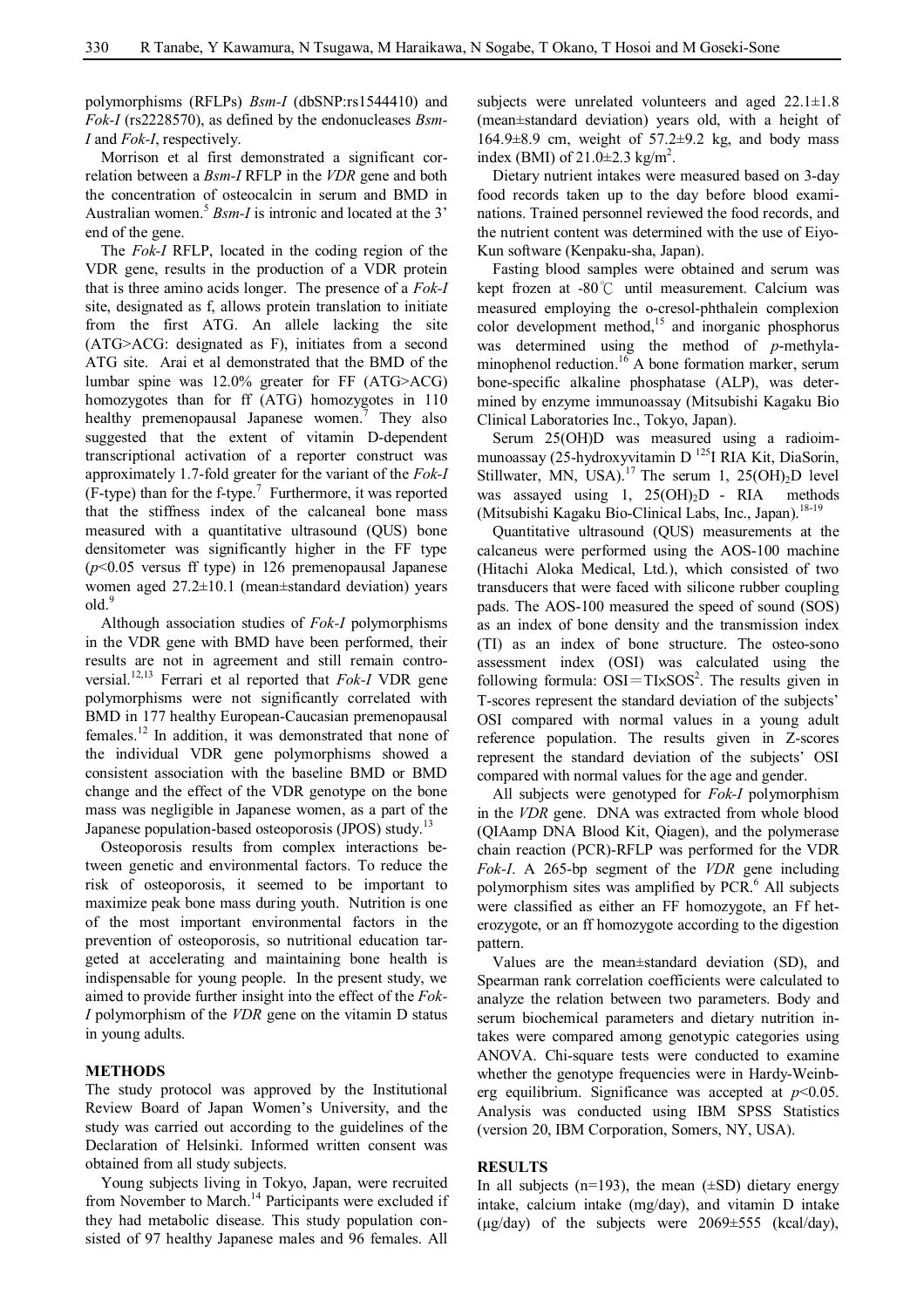#### **Table 1.** Genotypes and allele frequencies

|      |          | Genotype                                |        |                       | Allele $(\% )$         |  |  |
|------|----------|-----------------------------------------|--------|-----------------------|------------------------|--|--|
| Fok- | FГ       | $\Gamma$ <sup><math>\alpha</math></sup> | $\sim$ |                       |                        |  |  |
|      |          | $\Omega$<br>.                           | $\sim$ | 240                   | 146                    |  |  |
| $\%$ | າດ<br>υo | 48                                      |        | $\sim$ $\sim$<br>∪∠…∠ | 270<br>$\cup$ . $\cup$ |  |  |

**Table 2.** Body and serum biochemical parameters and dietary nutrient intakes

|                              | $FF(n=74)$      | $Ff(n=92)$      | ff $(n=27)$     | $p$ -values |
|------------------------------|-----------------|-----------------|-----------------|-------------|
| Body parameters              |                 |                 |                 |             |
| Height (cm)                  | $165.2 \pm 9.4$ | $164.5 \pm 8.9$ | $165.8 \pm 7.6$ | N.S.        |
| Weight (kg)                  | $57.7 \pm 9.3$  | $56.5 \pm 9.7$  | $58.3 \pm 7.1$  | N.S.        |
| BMI $(kg/m2)$                | $21.1 \pm 2.2$  | $20.8 \pm 2.4$  | $21.2 \pm 2.0$  | N.S.        |
| Serum biochemical parameters |                 |                 |                 |             |
| Calcium $(mg/dL)$            | $9.7 \pm 0.5$   | $9.8 \pm 0.4$   | $9.7 \pm 0.4$   | N.S.        |
| Phosphorus $(mg/dL)$         | $3.6 \pm 0.5$   | $3.6 \pm 0.5$   | $3.6 \pm 0.5$   | N.S.        |
| Bone-specific ALP (U/l)      | $28.1 \pm 9.1$  | $25.4\pm 6.0$   | $28.6 \pm 8.6$  | N.S.        |
| $25(OH)D$ (ng/mL)            | $19.8 \pm 6.8$  | $19.7 \pm 6.5$  | $22.2 \pm 8.2$  | N.S.        |
| $1,25(OH)_{2}D$ (pg/mL)      | $52\pm20$       | $49 \pm 15$     | $50 \pm 17$     | N.S.        |
| Dietary nutrient intakes     |                 |                 |                 |             |
| Calcium $(mg/day)$           | $549 \pm 218$   | $558 \pm 216$   | $571 \pm 265$   | N.S.        |
| Vitamin D $(\mu$ g/day)      | $5.4 \pm 4.1$   | $5.7 \pm 5.1$   | $7.6 \pm 5.1$   | N.S.        |

Each value represents the mean±SD.

BMI: body mass index; ALP: alkaline phosphatase; 25(OH)D: 25-hydroxyvitamin D<sub>3</sub>; 1,25(OH)<sub>2</sub>D: 1-alpha, 25- dihydroxyvitamin D<sub>3</sub>; N.S.: not significant.

**Table 3.** Association between serum 25(OH)D and serum bone-specific alkaline phosphatase (ALP), 1,25(OH)<sub>2</sub>D or dietary vitamin D intakes

|                              | All $(n=193)$ |                  | Fok- 1<br>polymorphism |                  |            |                  |             |                  |
|------------------------------|---------------|------------------|------------------------|------------------|------------|------------------|-------------|------------------|
|                              |               |                  | $FF(n=74)$             |                  | $Ff(n=92)$ |                  | ff $(n=27)$ |                  |
|                              |               | <i>p</i> -values |                        | <i>p</i> -values |            | <i>p</i> -values |             | <i>p</i> -values |
| Serum biochemical parameters |               |                  |                        |                  |            |                  |             |                  |
| Bone-specific ALP (U/l)      | 0.306         | < 0.001          | 0.323                  | 0.005            | 0.298      | 0.004            | 0.345       | 0.078            |
| $1,25(OH)_{2}D$ (pg/mL)      | 0.083         | 0.253            | 0.152                  | 0.197            | $-0.015$   | 0.888            | 0.171       | 0.395            |
| Dietary nutrient intakes     |               |                  |                        |                  |            |                  |             |                  |
| Vitamin D $(\mu g/day)$      | 0.249         | < 0.001          | 0.371                  | 0.001            | 0.196      | 0.061            | 0.147       | 0.465            |
|                              |               |                  |                        |                  |            |                  |             |                  |

ALP: alkaline phosphatase; 1,25(OH)2D: 1-alpha, 25- dihydroxyvitamin D3.

551 $\pm$ 222 (mg/day), and 6.4 $\pm$ 10.5 (µg/day), respectively.

The mean (±SD) levels of serum calcium and phosphorus were  $9.7\pm0.4$  and  $3.6\pm0.5$  mg/dL, respectively. The levels of serum bone-specific ALP, 25(OH)D, and 1, 25(OH)2D were 26.9±7.8 U/l, 20.1±6.9 ng/mL, and 50±17 pg/mL, respectively.

To compare the influence on the QUS parameters, we measured the SOS, TI, OSI, T-score, and Z-score at the right calcaneus. In the subjects ( $n=175$ ), the mean ( $\pm SD$ ) levels of SOS, TI, and OSI and the T- and Z-scores were 1578±27 m/s, 1.17±0.11, 2.919±0.355, 104.3±11.3%, and 102.2±11.0%, respectively.

All subjects were genotyped for VDR *Fok-I* polymorphism (rs2228570). The distribution of VDR *Fok-I* polymorphism did not deviate from the Hardy-Weinberg expectations ( $p$ >0.05). As shown in Table 1, the allele frequencies were 0.622 for the F allele and 0.378 for the f allele. Seventy-four subjects were FF homozygote, 92 were heterozygous (Ff type), and 27 were ff homozygote. In male subjects (n=97), 36 showed the FF homozygote, 44 were heterozygous (Ff type), and 17 showed the ff homozygote. In female subjects (n=96), 38 showed the FF homozygote, 48 heterozygous (Ff type), and 10 showed the ff homozygote.

There was no significant difference among these genotype groups in terms of the height, weight, BMI, serum calcium, phosphorus, bone-specific ALP, 25(OH)D, 1,  $25(OH)<sub>2</sub>D$ , dietary calcium, or vitamin D intake, as shown in Table 2.

The concentration of serum 25(OH)D was significantly correlated with bone-specific ALP in the total subjects (*r*=0.306, *p*<0.001) (Table 3). Grouped by the *Fok-I* genotype, there were significant positive correlations between the serum 25(OH)D and bone-specific ALP in the FF homozygote (*p*=0.005) and Ff heterozygote (*p*=0.004), but not in the ff homozygote (*p*=0.078) (Table 3). There was no significant correlation between the level of serum  $25(OH)D$  and serum 1,  $25(OH)<sub>2</sub>D$ .

As shown in Table 3, the serum 25(OH)D concentration was significantly correlated with the dietary vitamin D intake in the total subjects  $(p<0.001)$ . Grouped by the *Fok-I* genotype, there were significant positive correlations between the serum 25(OH)D and vitamin D intake in the FF homozygote  $(p=0.001)$ , but not in the ff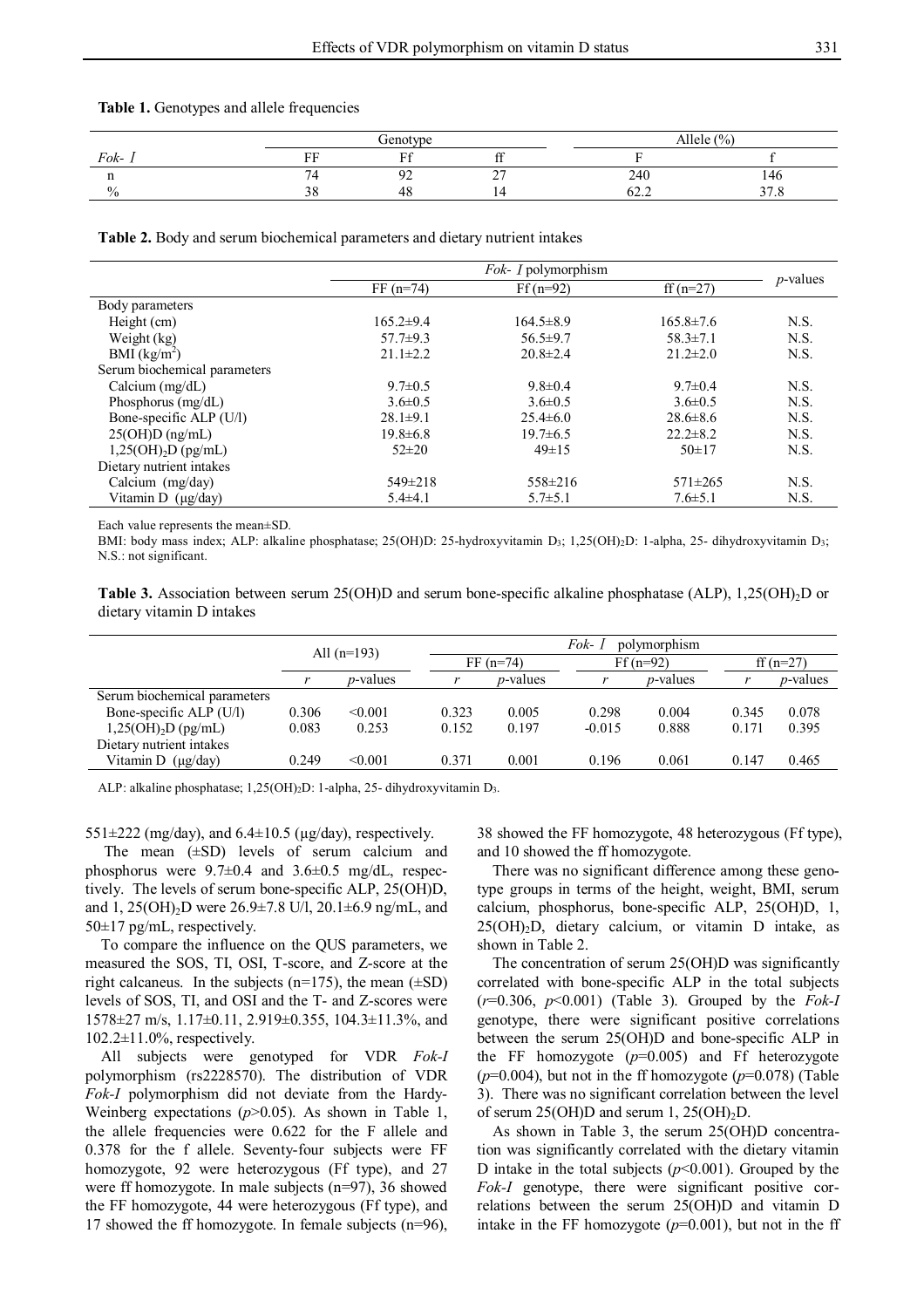|  | <b>Table 4.</b> Quantitative ultrasound (QUS) parameters |  |  |  |
|--|----------------------------------------------------------|--|--|--|
|--|----------------------------------------------------------|--|--|--|

|            |                 | <i>Fok- I</i> polymorphism |                  | p-     |
|------------|-----------------|----------------------------|------------------|--------|
|            | $FF(n=68)$      | $Ff(n=86)$                 | ff $(n=21)$      | values |
| <b>SOS</b> | 1579±25         | $1576 \pm 26$              | 1585±34          | N.S.   |
| TI         | $1.16 \pm 0.10$ | $1.17 \pm 0.12$            | $1.18 \pm 0.11$  | N.S.   |
| OSI        | $2.92\pm 0.325$ | $2.92\pm 0.371$            | $2.97\pm 0.393$  | N.S.   |
| T-score    | $102\pm10.2$    | $101.9 \pm 10.8$           | $103.3 \pm 14.1$ | N.S.   |
| Z-score    | $104 \pm 10.5$  | $104.0 \pm 11.4$           | $106\pm14.0$     | N.S.   |

Each value represents the mean±SD.

SOS: speed of sound; TI: transmission index; OSI: osteo-sono assessment index; N.S.: not significant

T score: compares the OSI in a similar manner using a young adult reference population.

Z score: compares the OSI to an age-matched reference population.

**Table 5.** Association between serum 25(OH)D and quantitative ultrasound (QUS) parameters

|            | All $(n=175)$ |                  | Fok-<br>polymorphism |                  |            |                  |             |                  |  |
|------------|---------------|------------------|----------------------|------------------|------------|------------------|-------------|------------------|--|
|            |               |                  | $FF(n=68)$           |                  | $Ff(n=86)$ |                  | ff $(n=21)$ |                  |  |
|            |               | <i>p</i> -values |                      | <i>p</i> -values |            | <i>p</i> -values |             | <i>p</i> -values |  |
| <b>SOS</b> | 0.259         | 0.001            | 0.347                | 0.004            | 0.205      | 0.058            | 0.263       | 0.250            |  |
| TI         | 0.127         | 0.094            | 0.300                | 0.013            | 0.037      | 0.737            | 0.062       | 0.790            |  |
| <b>OSI</b> | 0.163         | 0.031            | 0.318                | 0.008            | 0.076      | 0.489            | 0.086       | 0.712            |  |
| T score    | 0.074         | 0.332            | 0.292                | 0.016            | 0.048      | 0.658            | $-0.057$    | 0.807            |  |
| Z score    | 0.115         | 0.130            | 0.255                | 0.036            | 0.018      | 0.873            | $-0.160$    | 0.488            |  |

SOS: speed of sound; TI: transmission index; OSI: osteo-sono assessment index.

T score: compares the OSI in a similar manner using a young adult reference population.

Z score: compares the OSI to an age-matched reference population.

homozygote (*p*=0.465) (Table 3).

In order to confirm the influence of *Fok-I* polymorphism in the *VDR* gene on the bone mass, one hundred seventy five participants were analyzed to examine the association between 25(OH)D and QUS parameters. There was no significant difference among the genotype groups in the SOS, TI, OSI, T-score, and Z-score of the heel measured by a QUS bone densitometer (Table 4). As shown in Table 5, the concentration of serum 25(OH)D was significantly correlated with SOS and OSI in the 175 subjects ( $p=0.001$  and  $p=0.031$ , respectively). Also, there was a significant positive correlation between the level of serum 25(OH)D and QUS parameters such as SOS (*p*=0.004), TI (*p*=0.013), OSI (*p*=0.008), T-score  $(p=0.016)$ , and Z-score  $(p=0.036)$  in the FF-type, but not in the ff-type (Table 5).

#### **DISCUSSION**

This study investigated the contribution of SNPs in the human VDR associated with bone metabolism. The genotype frequencies in the FF homozygote, Ff heterozygote, and ff homozygote of the VDR *Fok-I* polymorphisms were 38.3, 47.7, and 14.0%, respectively. The allele frequencies were 0.622 for the F allele and 0.378 for the f allele (Table 1). Morita et al investigated VDR *Fok-I* polymorphisms in a large-scale cohort study (JPOS). <sup>13</sup> They reported that the genotype frequencies of the FF, Ff, and ff types were 38.7% (n=554), 47.7%  $(n=684)$ , and 13.6%  $(n=195)$ , respectively, and the allele frequencies were 0.625 for the F allele and 0.375 for the f allele, $^{13}$  and these data were similar to those in the present study. Harris et al. demonstrated that distribution of *Fok-I* genotypes differed significantly by race (*p*<0.001): 65% of African American versus 37% of Caucasian were FF homozygotes and 4% of African American versus 18% of Caucasian were ff homozygotes in 154 premenopausal American women (72 African American and 82 Caucasian) aged 20-40 years old.<sup>20</sup>

Many studies examining the role of polymorphisms in VDR gene *Fok-I* polymorphisms for BMD determination have generated conflicting results. The multiple factors contributing to the pathogenesis of osteoporosis include genetic and environmental factors. In the present study, there were no significant differences among these genotype groups in terms of the serum bone-specific ALP, 25(OH)D, 1, 25(OH)2D, SOS, TI, OSI, T-score, and Zscore by QUS measurements (Tables 2 and 4). Interestingly, the serum bone-specific ALP activity was significantly correlated with serum 25(OH)D levels in the total subjects (*p*<0.001) (Table 3). We examined the effect of the *Fok-I* genotype on the association with the serum 25(OH)D, and demonstrated that there were significant positive correlations between serum bonespecific ALP and 25(OH)D concentrations in the FF type and Ff type (Table 3). These results suggest that an adequate level of serum 25(OH)D may be important for people with the FF type or Ff type.

Bone-specific ALP is an enzyme that plays a role in bone mineralization. The present immunoassay method can only detect serum bone-specific ALP activity in total ALP, and provides an assessment of the skeletal status. The levels of total ALP are higher in children than in adults, because bone-specific ALP activity is elevated as a result of the promoted bone formation. The physiological roles of ALP are not well understood, but strong evidence is provided by the rare genetic disease hypophosphatasia. Hypophosphatasia is an inherited disorder characterized by a defect in skeletal mineralization caused by tissue-nonspecific ALP (liver/bone/ kidney; TNSALP) deficiency. Previously, we discovered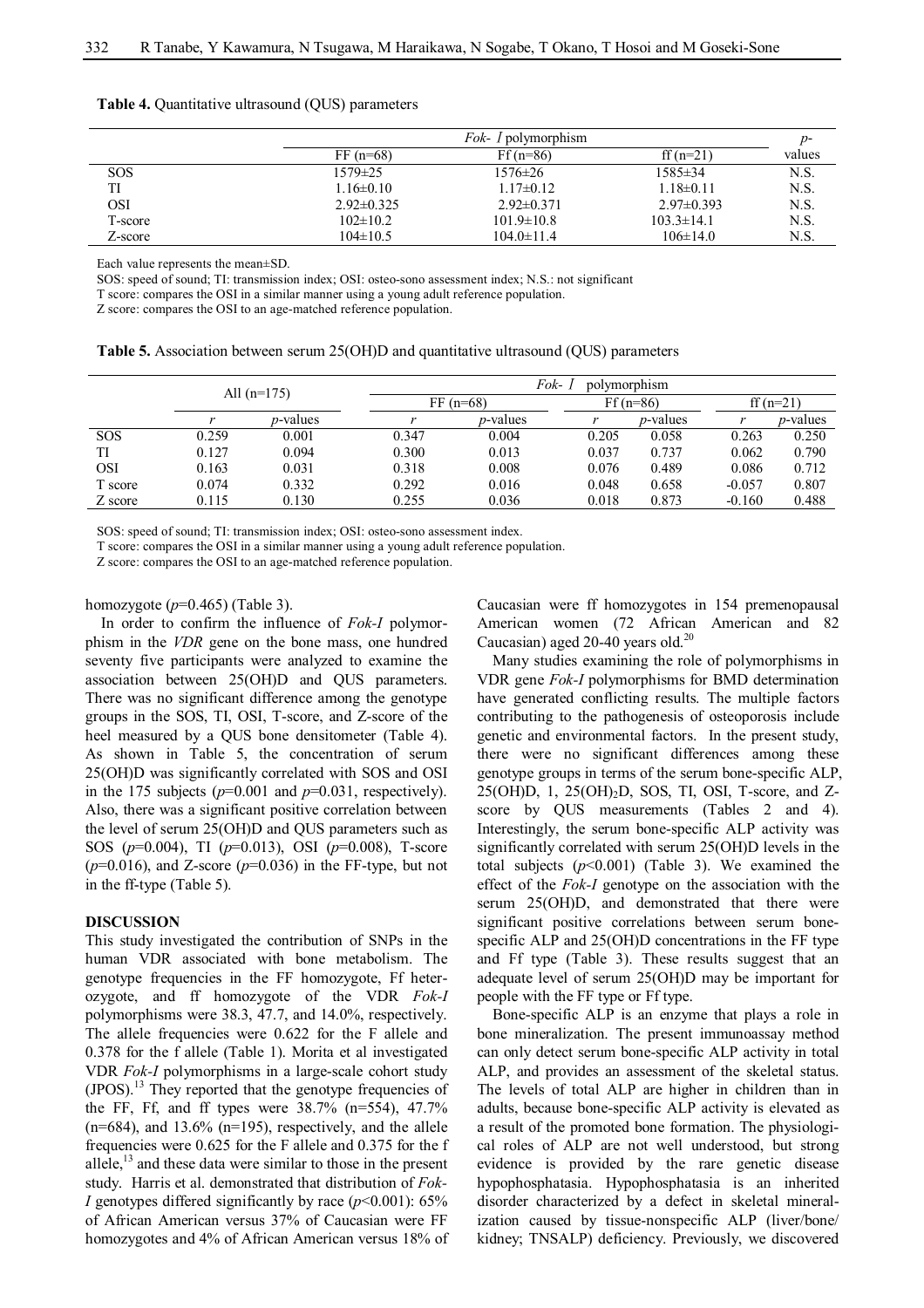a more significant correlation between SNPs in the TNSALP gene (rs3200254) associated with the BMD among 501 postmenopausal women. <sup>4</sup> These results indicated that bone-specific ALP was an important determinant of the bone mass .

Dietary vitamin D absorbed from the gastrointestinal tract and vitamin D synthesized in the epidermis in response to ultraviolet radiation undergo conversion to 25(OH)D in the liver, with the subsequent conversion of  $25(OH)D$  to 1,  $25(OH)_{2}D$  via complex metabolic pathways in the kidney. Since there were limitations of dietary vitamin D intake for vitamin D status without knowledge of sunlight exposure, we determined the concentrations of serum 25(OH)D in all subjects. Serum level of 25(OH)D is a good reflection of cumulative effects of exposure to sunlight and dietary intake of vitamin D, and is therefore used to evaluate vitamin D status.<sup>21</sup> We examined that the difference in dietary vitamin D intake influenced the serum biochemical parameters, especially the level of serum 25(OH)D. Actually, dietary vitamin D intake was significantly correlated with the concentration of serum 25(OH)D in the total subjects  $(p<0.001)$  (Table 3). According to the Japanese Dietary Reference Intakes (DRIs) by the Ministry of Health, Labour, and Welfare, an adequate intake (AI) of vitamin D is estimated to be 5.5 ( $\mu$ g/day) for young adults aged  $18-29$  years.<sup>22</sup> The AI of the vitamin D intake in Japanese DRIs was calculated to maintain a normal serum PTH level, and a higher concentration of serum 25(OH)D (>50 nmol/L) is recommended to prevent osteoporosis.<sup>22</sup> The total vitamin D intake was  $6.4 \pm 10.5$  ( $\mu$ g/day) in the present study, and this level of intake is similar to the average in young adults aged 20-29 years (6.0 µg/day) based on a national nutrition survey in Japan.<sup>23</sup>

We investigated the bone mass status using the QUS method. QUS is a non-invasive technique for measuring the acoustic properties of bone. Although Dual-energy Xray absorptiometry (DXA) remains the gold standard technique for measuring the BMD, QUS is an attractive alternative method of bone assessment because it is radiation-free, low-cost, simple, and is portable. In recent years, QUS has been applied in the prediction of osteoporotic fractures, in monitoring therapies, and in the investigation of secondary osteoporosis. Several studies showed the positive correlation between calcaneal QUS and BMD of the spine or the proximal femur assessed by DXA.<sup>24-26</sup> As shown in Table 5, there was a significant positive correlation between the level of serum 25(OH)D and QUS parameters such as the SOS, TI, or OSI or T- or Z -scores in the FF homozygote, not in the ff homozygote. The observation that higher 25(OH)D levels are associated with a higher BMD in adults of all ethnicities is well documented. 27-28

Vitamin D functions in the body through both an endocrine (regulation of calcium absorption) and autocrine (facilitation of gene expression) mechanism. The autocrine mechanism is able to function normally as long as adequate serum levels of 25(OH)D are maintained, on which its function is completely dependent. Lower levels of serum 25(OH)D are associated with a greater risk of osteoporosis and many chronic diseases based on large,

prospective, community-based studies.<sup>29</sup> Most recently, it was demonstrated that a common variation (rs7968585) within the *VDR* gene modifies associations of low 25(OH)D concentrations with major clinical outcomes of incident hip fracture, myocardial infarction, cancer, and mortality among cardiovascular Health Study participants  $(n=1514).^{30}$ 

The present study suggests that the serum 25(OH)D concentration is one of the important factors when assessing VDR *Fok-I* polymorphism, and our findings indicate the gene-nutritional factor-related interactions associated with the osteoporosis risk. As there are limitations of this association study due to the small sample size, as well as a lack of extensive functional studies, further analysis of bone metabolism including the vitamin D status is necessary for the prevention and treatment of osteoporosis.

#### **ACKNOWLEDGEMENTS**

This work was partially supported by a JSPS Grant-in-Aid for Scientific Research (B) (Grant Number: 24300259).

### **AUTHOR DISCLOSURES**

There are no competing interests for all authors. We hereby declare that the work reported herein was conducted by and originated entirely from us.

### **REFERENCES**

- 1. National Institutes of Health Consensus Development Panel on Osteoporosis Prevention, Diagnosis and Therapy. Osteoporosis prevention, diagnosis, and therapy. JAMA. 2001; 285:785-95. doi: 10.1097/00007611-200106000-00005.
- 2. Pocock NA, Eisman JA, Hopper JL, Yeates MG, Sambrook PN, Eberl S. Genetic determinants of bone mass in adults. A twin study. J Clin Invest. 1987;80:706-10. doi: 10.1172/JCI 113125.
- 3. Hosoi T. Genetic aspects of osteoporosis. J Bone Miner Metab. 2010;28:601-7. doi: 10.1007/s00774-010-0217-9.
- 4. Goseki-Sone M, Sogabe N, Fukushi-Irie M, Mizoi L, Orimo H, Suzuki T et al. Functional analysis of the single nucleotide polymorphism (787T>C) in the tissue-nonspecific alkaline phosphatase gene associated with BMD. J Bone Miner Res. 2005;20;773-82. doi: 10.1359/JBMR.041229.
- 5. Morrison NA, Qi JC, Tokita A, Kelly PJ, Crofts L, Nguyen TV et al. Prediction of bone density from vitamin D receptor alleles. Nature. 1994;367:284-7. doi: 10.1038/367284a0.
- 6. Gross C, Eccleshall TR, Malloy PJ, Villa ML, Marcus R, Feldman D. The presence of a polymorphism at the translation initiation site of the vitamin D receptor gene is associated with low bone mineral density in postmenopausal Mexican-American women. J Bone Miner Res. 1996;11:1850-5. doi: 10.1002/jbmr.5650111204.
- 7. Arai H, Miyamoto K, Taketani Y, Yamamoto H, Iemori Y, Morita K et al. A vitamin D receptor gene polymorphism in the translation initiation codon: effect on protein activity and relation to bone mineral density in Japanese women. J Bone Miner Res. 1997;12:915-21. doi:10.1359/jbmr.1997.1 2.6.915.
- 8. Gong G, Stern HS, Cheng N, Fong N, Mordeson J, Deng HW et al. The association of bone mineral density with vitamin D receptor gene polymorphism. Osteoporos Int. 1999; 9:55-64. doi: 10.1007/s001980050116.
- 9. Kubota M, Yoshida S, Ikeda M, Okada Y, Arai H, Miyamoto K et al. Association between two types of vitamin d receptor gene polymorphism and bone status in premenopausal Japanese women. Calcif Tissue Int. 2001;68:16-22.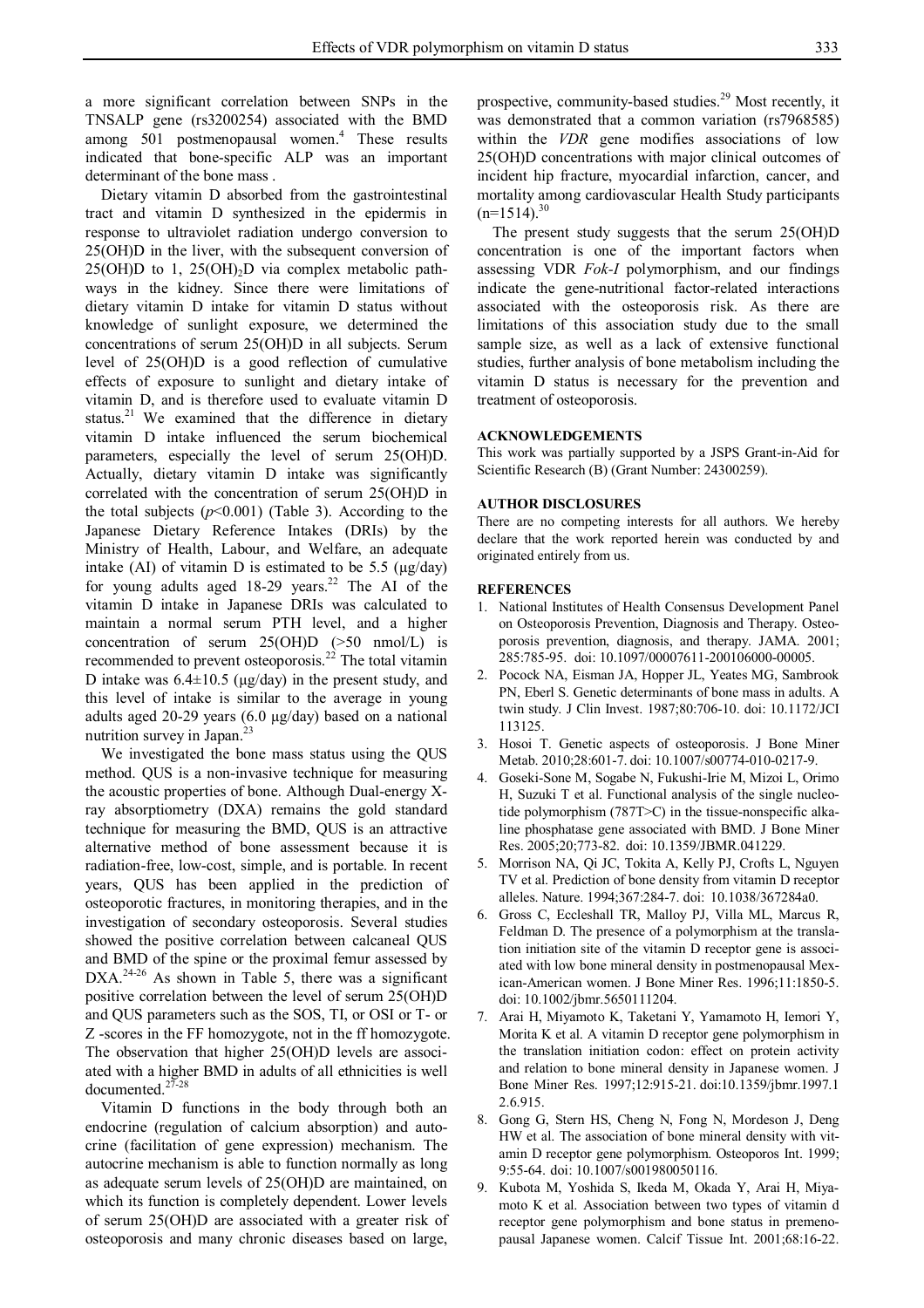doi: 10.1007/BF02684998.

- 10. Thakkinstian A, D'Este C, Eisman J, Nguyen T, Attia J. Meta-analysis of molecular association studies: vitamin D receptor gene polymorphisms and BMD as a case study. J Bone Miner Res. 2004;19:419-28. doi:10.359/JBMR.030126 5.
- 11. Thakkinstian A, D'Este C, Attia J. Haplotype analysis of VDR gene polymorphisms: a meta-analysis. Osteoporos Int. 2004;15:729-34. doi: 10.1007/s00198-004-1601-x.
- 12. Ferrari S, Rizzoli R, Manen D, Slosman D, Bonjour JP. Vitamin D receptor gene start codon polymorphisms (FokI) and bone mineral density: interaction with age, dietary calcium, and 3'-end region polymorphisms. J Bone Miner Res. 1998;13:925-30. doi: 10.1359/jbmr.1998.13.6.925.
- 13. Morita A, Iki M, Dohi Y, Ikeda Y, Kagamimori S, Kagawa Y et al. Prediction of bone mineral density from vitamin D receptor polymorphisms is uncertain in representative samples of Japanese Women. The Japanese Population-based Osteoporosis (JPOS) Study. Int J Epidemiol. 2004;33:979- 88. doi: 10.1093/ije/dyh245.
- 14. Haraikawa M, Tanabe R, Sogabe N, Sugimoto A, Kawamura Y, Michigami T et al. A Study of the Association between Serum Bone-Specific Alkaline Phosphatase and Serum Phosphorus Concentration or Dietary Phosphorus Intake. J Nutr Sci Vitaminol. (Tokyo) 2012;58:442-5. doi: 10.3177/jnsv.58.442.
- 15. Gitelman HJ. An improved automated procedure for the determination of calcium in biological specimens. Anal Biochem. 1967;18:521-31. doi: 10.1016/00032697(67)90110 -8.
- 16. Drewes PA. Direct colorimetric determination of phosphorus in serum and urine. Clin Chim Acta. 1972;39:81-8. doi: 10.1016/0009-8981(72)90302-6.
- 17. Chesney RW. Current clinical applications of vitamin D metabolite research. Clin Orthop Relat Res. 1981;161:285- 314. doi: 10.1097/00003086-198111000-00036.
- 18. Gray R, Boyle I, DeLuca HF. Vitamin D metabolism: the role of kidney tissue. Science. 1971;172:1232-4. doi: 10. 1126/science.172.3989.1232.
- 19. Fraser DR, Kodicek E. Unique biosynthesis by kidney of a biological active vitamin D metabolite. Nature. 1970;228: 764-6. doi: 10.1038/228764a0.
- 20. Harris SS, Eccleshall TR, Gross C, Dawson-Hughes B, Feldman D. The vitamin D receptor start codon polymor-

phism (*Fok*I) and bone mineral density in premenopausal American black and white women. J Bone Miner Res. 1997; 12:1043-8. doi: 10.1359/jbmr.1997.12.7.1043.

- 21. Brustad M, Alsaker E, Engelsen O, Aksnes L, and Lund E. Vitamin D status of middle-aged women at 65-71 degrees N in relation to dietary intake and exposure to ultraviolet radiation. Public Health Nutr. 2004;7:327-35. doi: 10.1079/ PHN2003536.
- 22. Ministry of Health, Labour, and Welfare, Japan. Dietary reference intakes for Japanese. Tokyo: Daiichi Shuppan; 2011. doi: 10.5365/wpsar.2011.2.4.008.
- 23. Ministry of Health and Welfare. The national nutrition survey in Japan. Tokyo: Daiichi Shuppan; 2008. doi: 10.5264/ eiyogakuzashi.58.91.
- 24. Massie A, Reid DM, Porter RW. Screening for osteoporosis: comparison between dual energy X-ray absorptiometry and broadband ultrasound attenuation in 1000 perimenopausal women. Osteoporos Int. 1993;3:107-10. doi: 10.1007/BF016 23382.
- 25. Faulkner KG, McClung MR, Coleman LJ, Kingston-Sandahl E. Quantitative ultrasound of the heel: correlation with densitometric measurements at different skeletal sites. Osteoporos Int. 1994:4:42-7. doi: 10.1007/BF02352260.
- 26. Tromp AM, Smit JH, Deeg DJ, Lips P. Quantitative ultrasound measurements of the tibia and calcaneus in comparison with DXA measurements at various skeletal sites. Osteoporos Int. 1999:9:230-5. doi: 10.1007/s001980050142.
- 27. Bischoff-Ferrari HA, Dietrich T, Orav EJ, Dawson-Hughes B. Positive association between 25-hydroxy vitamin D levels and bone mineral density: a population-based study of younger and older adults. Am J Med. 2004;116:634-9. doi: 10.1016/j.amjmed.2003.12.029.
- 28. Tangpricha V, Turner A, Spina C, Decastro S, Chen TC, Holick MF. Tanning is associated with optimal vitamin D status (serum 25-hydroxybitamin D concentration) and higher bone mineral density. Am J Clin Nutr. 2004;80:1645- 9. doi: 10.3945/ajcn.112.039818.
- 29. Heaney RP. Vitamin D in health and disease. Clin J Am Soc Nephrol. 2008;3:1535-41. doi: 10.2215/CJN.01160308.
- 30. Levin GP, Robinson-Cohen C, de Boer IH, Houston DK, Lohman K, Liu Y et al. Genetic variants and associations of 25-hydroxyvitamin D concentrations with major clinical outcomes. JAMA. 2012;308:1898-905. doi: 10.1001/jama. 2012.17304.